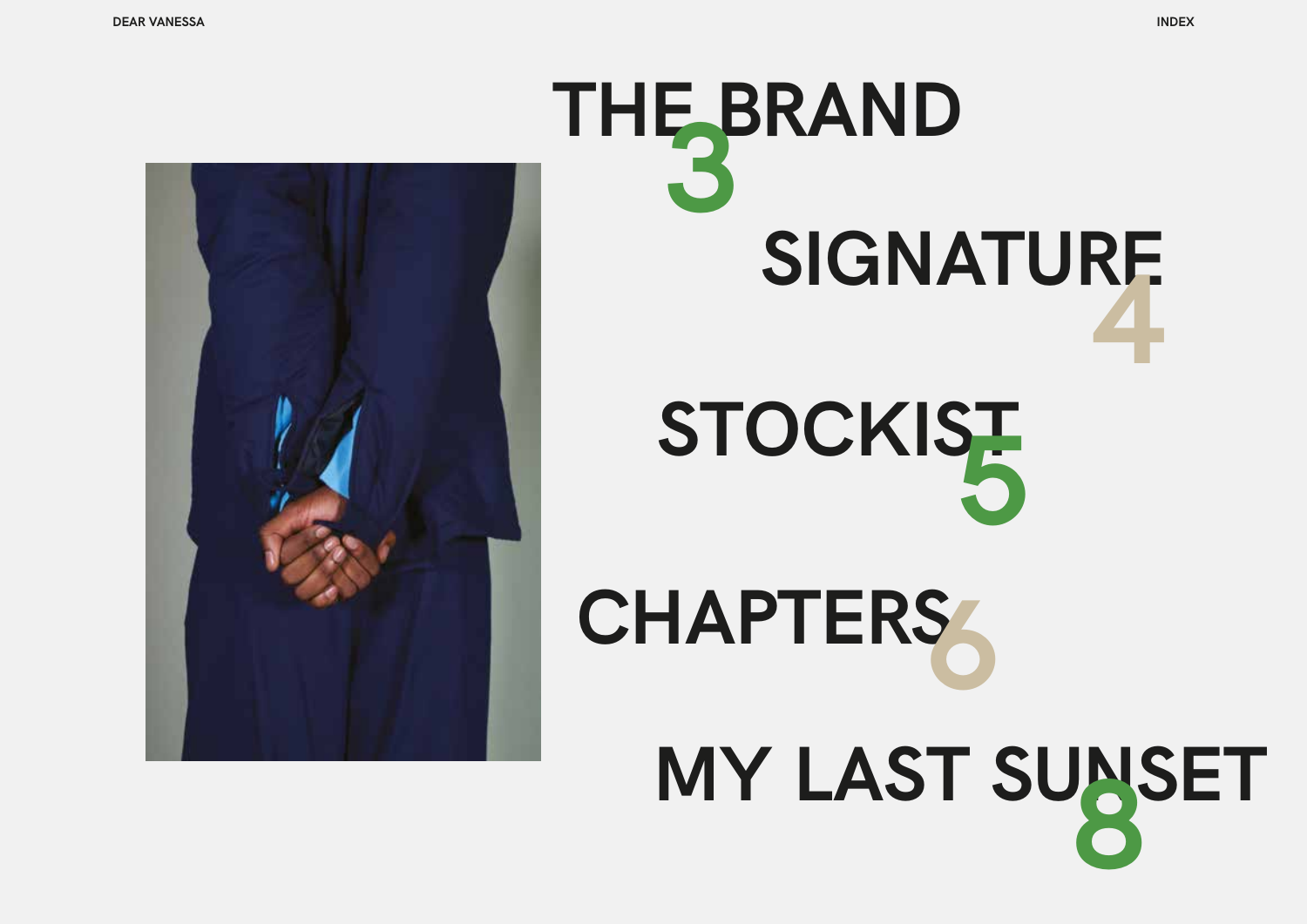**DEAR VANESSA IS A ALL GENDER BASED CLOTHING LABEL BY PERSIAN/ DUTCH DESIGNER POYAN RAHIMZADEH. THAT IS INSPIRED BY THE DESIGNER'S OWN MEMORIES BASED ON STOLEN DREAMS ALONG THE YEARS ON EARTH, HIS HOME.**

A SERIES OF POTENTIAL **LOVE INTERESTS**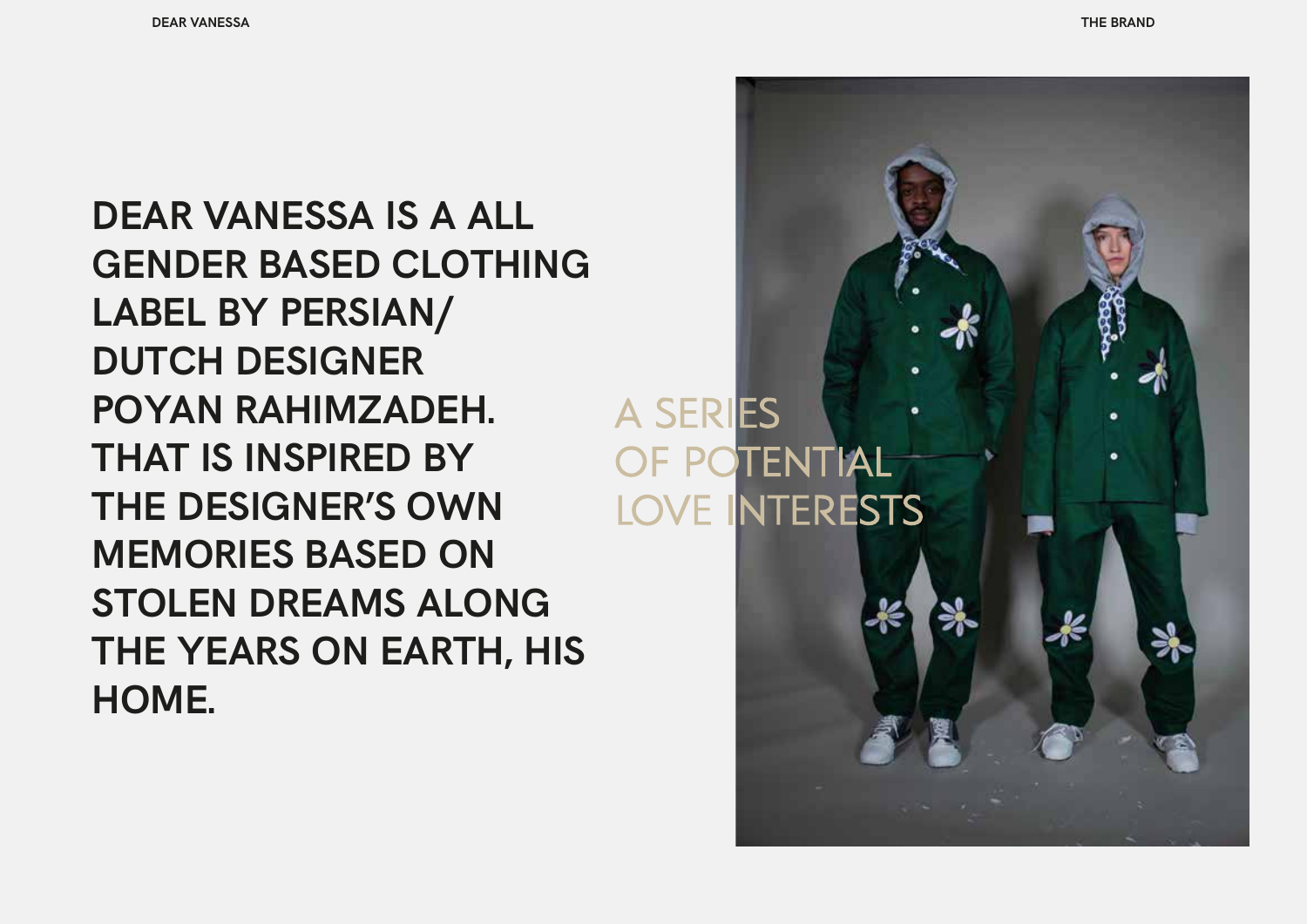## **BRAND SIGNATURE**

**VANESSA IS FRAGMENTS OF POYAN RAHIMZADEH LIFE STORY IN A PROLOGUE OF A LETTER EVER CONTINUING, NEVER ENDING. A RELENTLESS PURSUIT OF BELONGING AND MEMOIRS OF A FICTIONAL CHARACTER RECALLING HIS FORMER SIGNIFICANT OTHER. EACH GARMENT TELLS A CERTAIN STORY OF THE MAN, THE PROTAGONIST WHICH THE SEASON IS BASED ON. VANESSA HAS BEEN INSPIRING AND TRAVELLING IN TIME TO INSPIRE ARTIST TO TELL HER STORY GOING ALL THE WAY BACK AS THE MISTRESS OF ONE OF THE GREATEST WRITERS OF ALL TIME: JONATHAN SWIFT.**

 $\overline{\mathscr{L}}$  $\frac{1}{2}$ 

**HANDWRITTEN SIGNATURE**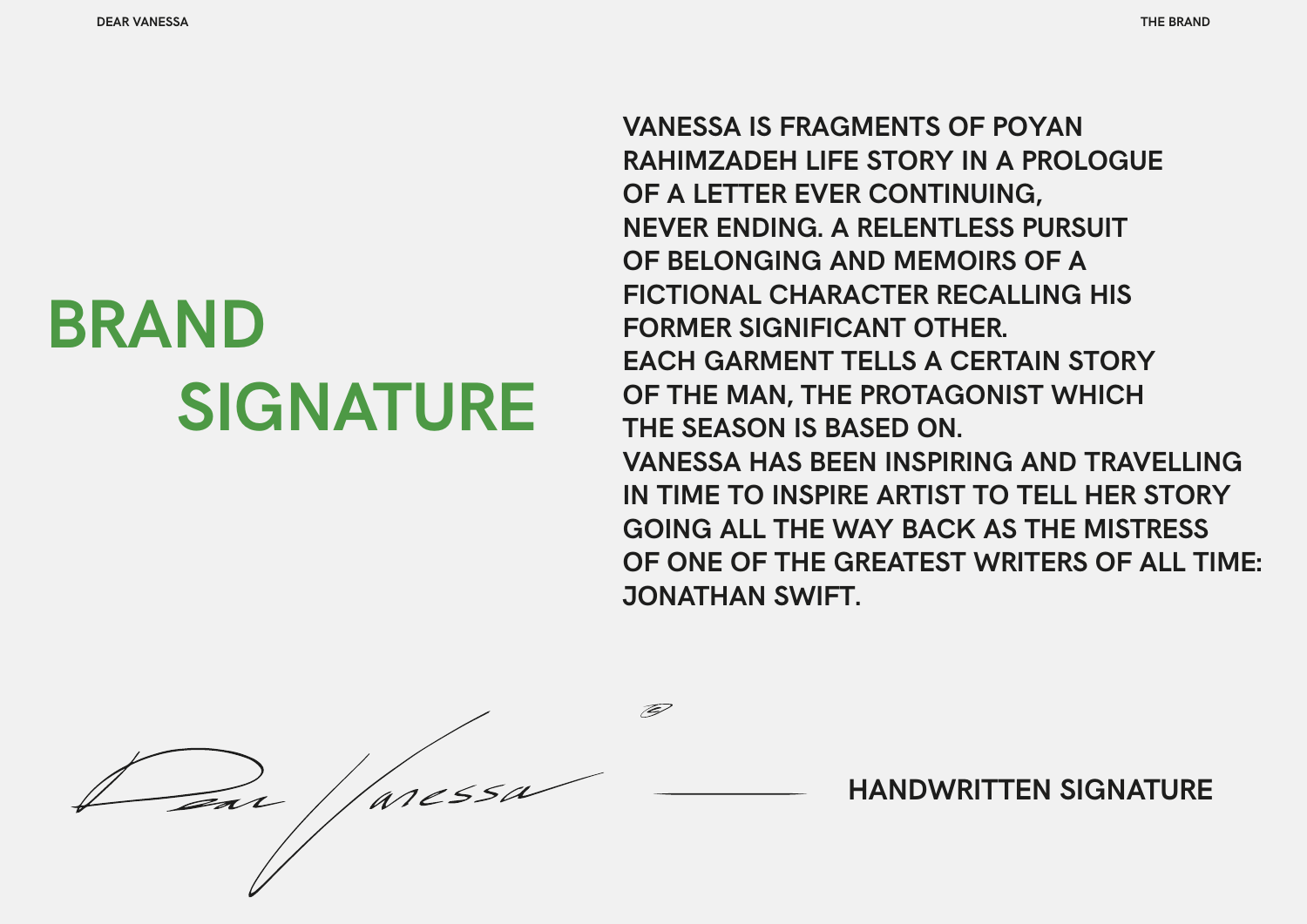





**FOUR AMSTERDAM - THE NETHERLANDS**



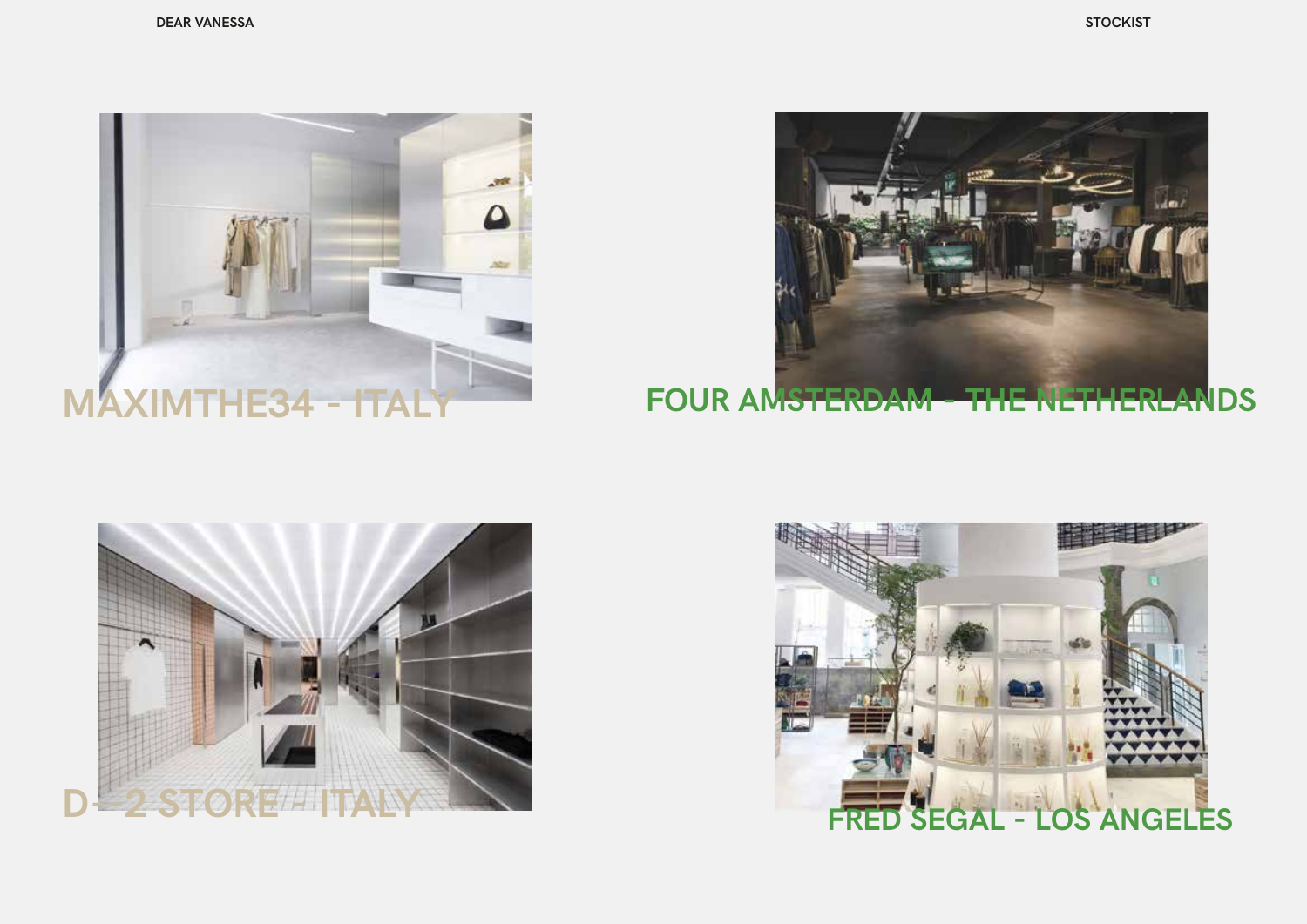

**THE LAST SUNSET WAS ONE THAT HURT ME THE MOST, I WISH YOU THE BEST! MY BACKGROUND NEVER REALLY HELPED ME OUT, BUT I SET THE GOAL TO LEAVE THAT DAY. EVER SINCE YOU PASSED BY IN MY DREAMS I COULDN'T HANDLE HOW MISERY ADORES MY LOVE FOR YOU.**

**THAT DAY WHEN I JUMPED IN THE 80'S CHEVY CORVETTE FROM THE HEAVENLY GROUND OF THE PENNSYLVANIA DUTCH TO WHAT SEEMED THE REFLECTION FOR AN ADDICTION FROM WHAT MY FELLOW PASSENGERS TOLD ME. HOLLYWOODLAND IS WHAT THEY SET IN STONE. THE PROMISE BECAME REALITY THAT DAY YOU WALKED IN OSTERIA DA MASSIMO BOTTURA. I WAS JUST A VALET BOY STARTED 2 WEEKS AGO BUT IT JUST SEEMS LIKE A DAY PASSED BY. WAS I THAT LUCKY OR WAS IT THE BIGGEST REMORSE OF MY LIFE? YOU STEPPED OUT OF THE MERCEDES C107 COUPE AND I COULDN'T GET MY EYES OFF YOUR SPARKLING GOLDLOCKS AND THAT BRIGHT TENNIS ATTIRE. A TRUE BEV! NOW I WONDER IF OUR PALAZZO DI AMORE IS MY HAPPY DARK PLACE OR MY CANDLE TAINTED HELL!**

**WITH DOUBT YOURS FOREVER AND BEYOND. ELI.** 



**AS 12FT. AS THE WALL STOOD, IT REPRESENTS THE BEAUTY WITHIN A COMMONWEALTH WE CAN ONLY TRY TO UNDERSTAND FROM PICTURES AND STORIES. IT STANDS FOR CHANGE WHERE WE CAN SEE THE LIMITLESS GROWTH OF INDIVIDUALS. FOR THIS SEASON I'VE CHOSEN TO GIVE THE OLD DDR A VOICE BY NOT NAMING THE CHARACTER BUT SPREADING IT ALL OUT WITH MULTIPLE CAST MEMBERS. EACH STYLE WILL CARRY A NAME THAT REPRESENTS A FICTIVE PERSONA FROM THAT ERA FROM 1989 AND ONWARDS. THE WALL THAT WILL BE BROKEN BY VOICE, STRENGTH AND HEART WILL BE REPRESENTING VANESSA. THIS WILL SHOW THE DIVERSITY OF THE BRAND GOING FORWARD AND THE CHANGE IT WILL BRING.**



**AS VINCE NEIL ONCE SAID: ''WE'D GET DRUNK, DO CRAZY AMOUNTS OF COCAINE AND WALK THE CIRCUIT IN STILETTO HEELS, STUMBLING ALL OVER THE PLACE. THE SUNSET STRIP WAS A CESSPOOL OF DEPRAVITY.''**

**FROM THE MOTTO I WAS DETERMINED TO SOMEHOW, SOMEWAY GET INTO STARWOOD TO IDOLISE THE GREATS. I ONCE HAD A DREAM TO BE A ROADY FOR THE STONES OR MÖTLEY CRÜE AND MAYBE LIVE UP TO WHAT THEY TOLD ME I COULDN'T.**

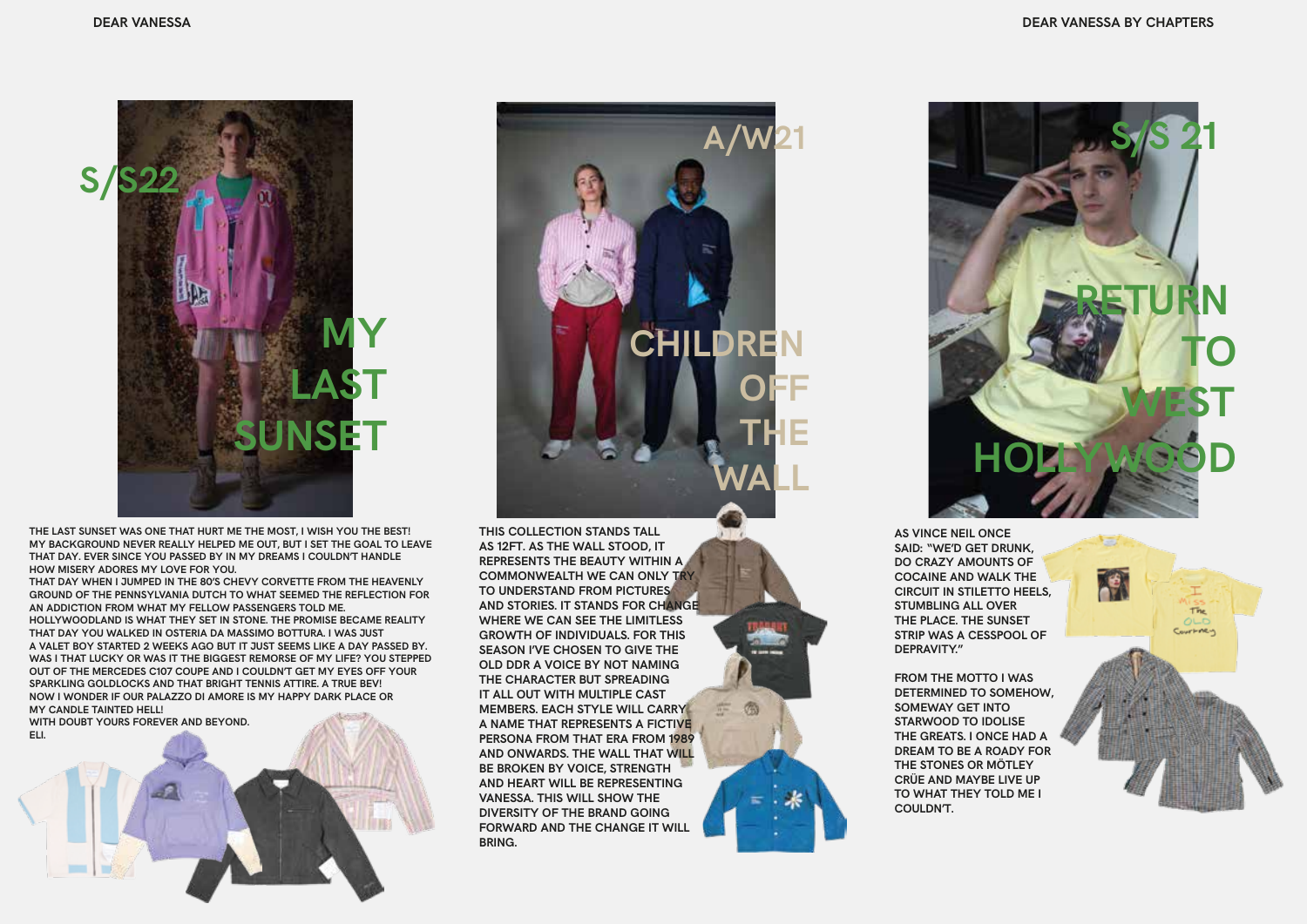

**THIS THIRD COLLECTION IS BASED ON THE START OF MY YOUNG LIFE MOVING FROM IRAN WITH MY PARENTS TO A BETTER BEGINNING IN A DIFFERENT COUNTRY. BASED ON THIS TRAVEL THIS COLLECTION HAD BEEN MADE AND THROUGHOUT THIS COLLECTION, I VISUALIZED WHAT THE PEOPLE AROUND ME AND MYSELF WORE FROM THE MEMORIES I GAVE. THE PIECES ARE BASED ON MY VISUAL OUTTAKE AND ENHANCED TO BE WORN TODAY.**





**THE SS20 DEAR VANESSA COLLECTION ''A TRAVELLER'S TALE'' IS INSPIRED BY A FICTIVE STORY ABOUT THE CHARACTER TAYLOR. IT STARTS AT THE TURNING POINT OF HIS YOUNG LIFE, WHEN TAYLOR FINALLY DECIDES TO TAKE A DIFFERENT PATH TO THE LIFE HIS SIBLINGS CHOOSE. LITTLE DID HE KNOW THAT THE NIGHT HE MEETS VANESSA, HIS LIFE WILL TAKE A COMPLETELY DIFFERENT TURN AGAIN. IF THE POOR FELLAH ONLY REALIZED THAT THIS ENCOUNTER WITH HIS JEZEBEL WOULD FORCE HIM TO BE CRYING OUT FOR A SAVIOR.**

**A TRAVELLER'S TALE IS INSPIRED BY TRAVELLERS, GYPSIES AND PIKEYS. WHENEVER YOU MEET OUR MAIN CHARACTER THROUGHOUT HIS LIFE, HE ALWAYS WEARS BOLD STATEMENT PIECES. FROM THE TRAVELLER'S CAMPS TO COTSWOLDS, WHERE HE SPENDS THE PERFECT LIFE HE ALWAYS DREAMED OF. THIS STORY IS ALWAYS AN ONGOING ROMANCE, A STORY TOLD WITHIN THE GARMENTS THAT STAND FOR WHAT WE ARE, WHAT WE WILL BE AND WHAT WE ARE STRIVING TO BE.**



**THE BAR MITZVAH OF MORTECAI A/W19**

**''I'VE ALWAYS BEEN AN ADMIRER OF HOW JEWISH PEOPLE DRESS. I FIND THEIR STYLE AESTHETICALLY SOPHISTICATED, ALMOST LIKE A CAPSULE COLLECTION BY DRIES VAN NOTEN.'' THE COLLECTION'S KEY PIECE IS A PUFFER JACKET WITH A SILHOUETTE BASED ON THE 1970S ARCTIC PARKA, WHICH THE DESIGNER FOUND IN HIS PERSONAL ARCHIVE. IT HAS TAILOR-MADE LINING AND A WATER-REPELLENT, STRETCHY RIPSTOP OUTER. THE COLOUR PALETTE OF THE ENTIRE COLLECTION RANGES FROM MUTED MUSTARD TONES TO PASTEL BLUE AND MINT GREEN.**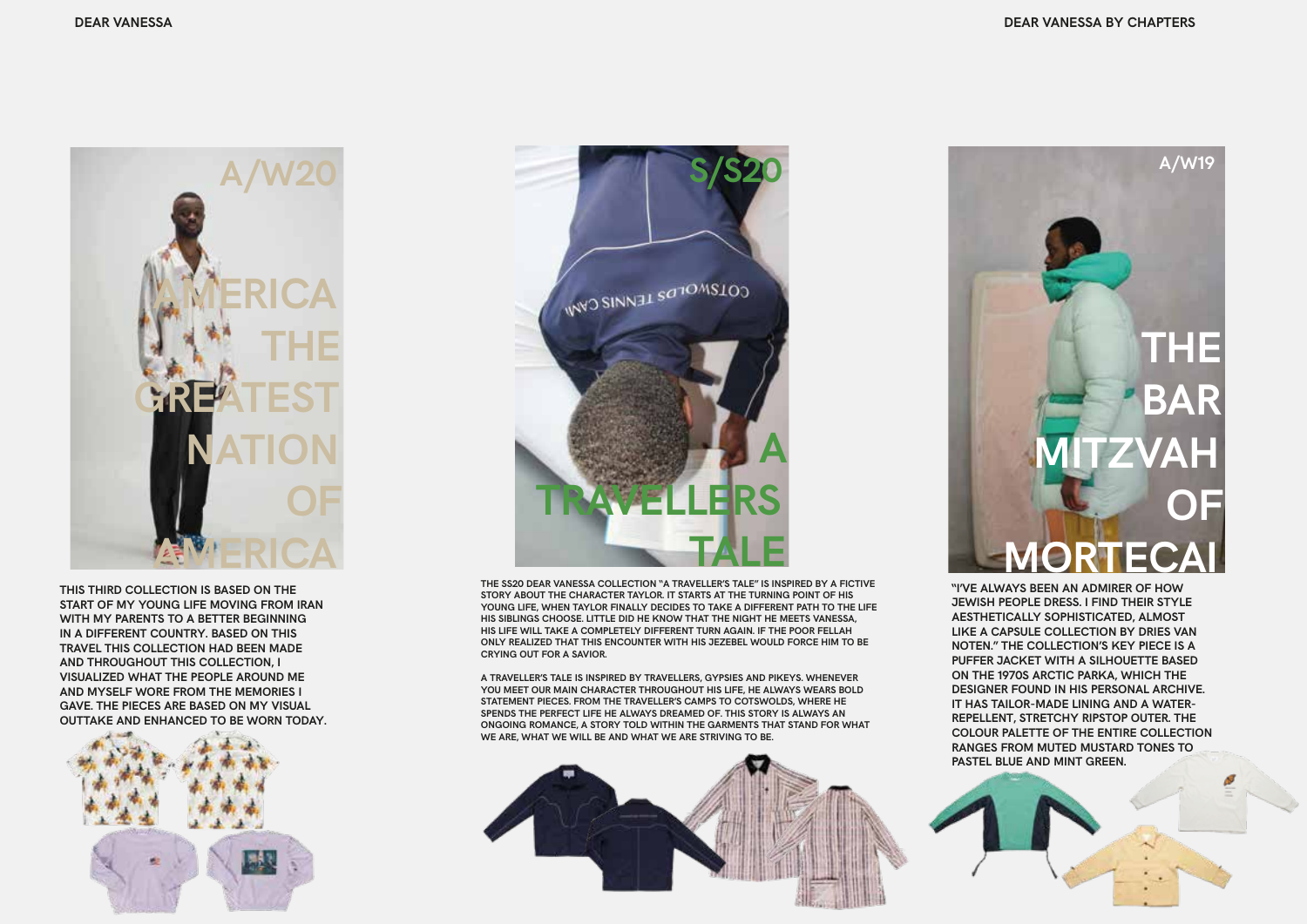

Dar / aressa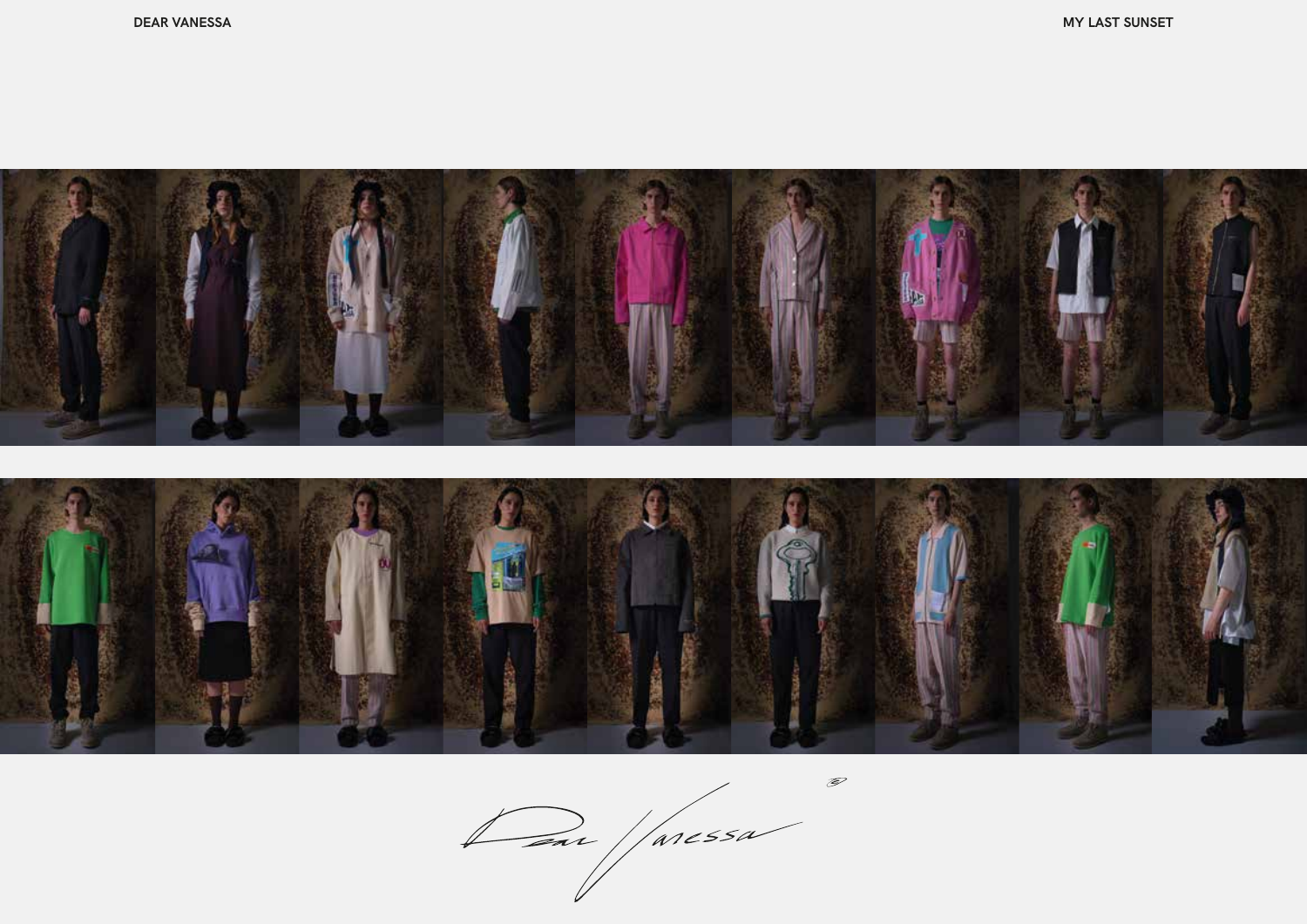**Dear Vanessa is a relentless pursuit of belonging, a series of potential love interests with no borders referring to the freedom of a Nomadic expedition within time and place.**

**by Poyan Rahimzadeh.**